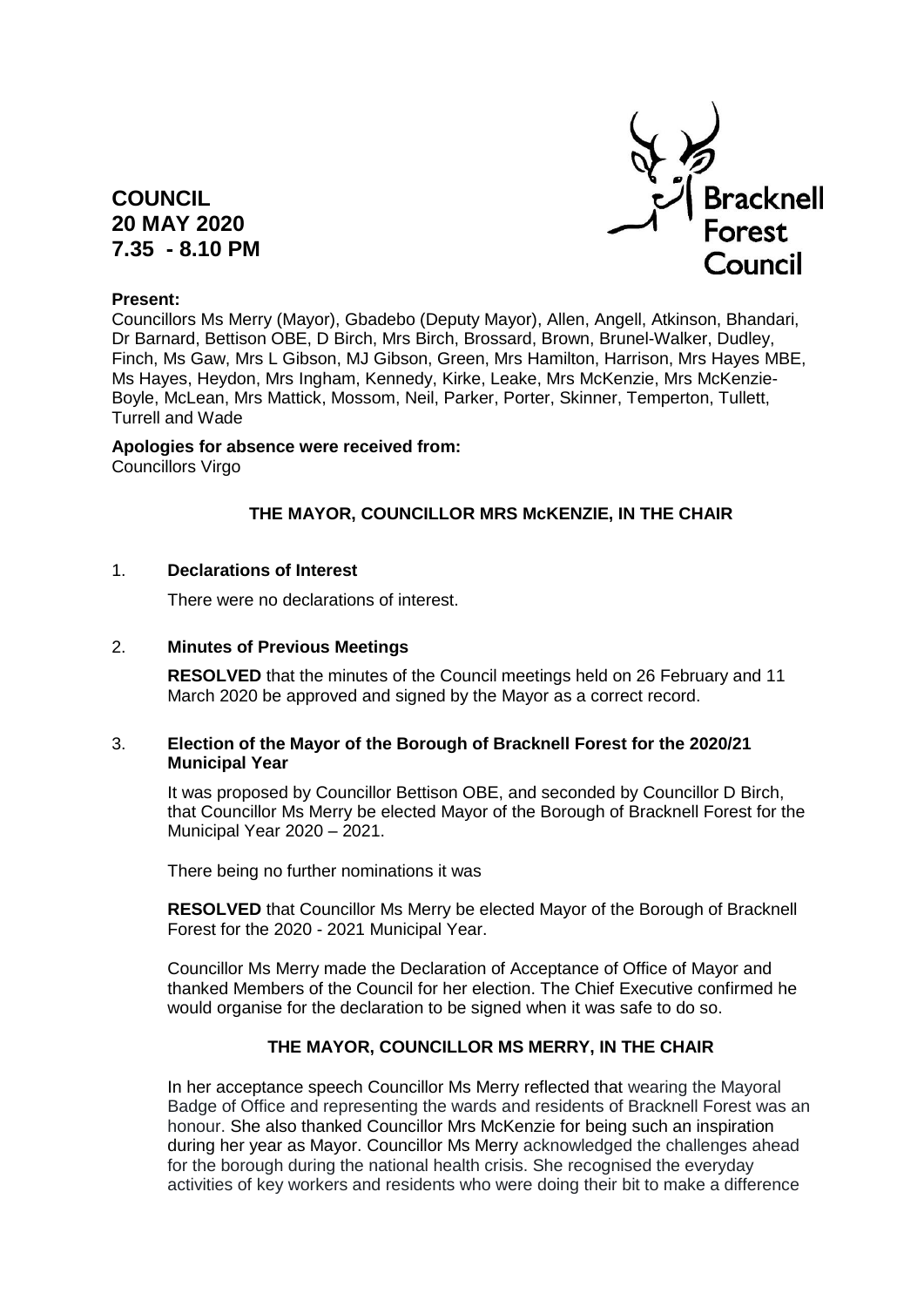where it is most needed, exemplified neighbourliness and put others before themselves. She concluded by promising to support residents, key workers organisations - profit and off non-profit and the uniformed services during her mayoral year.

## 4. **Vote of Thanks to the Retiring Mayor**

Councillor Bettison OBE delivered a vote of thanks to the retiring Mayor, Councillor Pauline McKenzie.

## 5. **Response by the Immediate Past Mayor**

The retiring Mayor, Councillor Mrs McKenzie, had already been provided with the badge of Immediate Past Mayor. In her response she thanked Members of the Council for their support during the last year. She reflected that it had been a most humbling experience with many varied invitations from businesses and organisations across Berkshire, Hampshire and Surrey. She expressed her enjoyment at meeting the borough's young people who she considered a real credit to their parents, foster carers and teachers. She highlighted the Lexicon where communities came together to showcase what it had to offer and embraced different cultures and traditions. Councillor Mrs McKenzie thanked the officers who had provided guidance and in particular her husband, Roy, who had been by her side throughout. She concluded by congratulating the new Mayor and Deputy Mayor and encouraged them to enjoy every minute.

#### 6. **Appointment of the Deputy Mayor of the Borough of Bracknell Forest for the 2020/21 Municipal Year**

It was proposed by the Mayor and seconded by Councillor Bettison OBE that Councillor Gbadebo be appointed Deputy Mayor of the Borough of Bracknell Forest for the Municipal Year 2020 – 2021.

There being no further nominations, it was

**RESOLVED** that Councillor Gbadebo be appointed Deputy Mayor of the Borough of Bracknell Forest for the Municipal Year 2020 - 2021.

Councillor Gbadebo made the Declaration of Acceptance of Office of Deputy Mayor.The Chief Execuitive confirmed that he would arrange for this to be signed as soon as it was safe to do so.

The Deputy Mayor thanked the Council for his appointment and said he was looking forward to supporting the Mayor to represent the Council across the borough.

## 7. **Mayor's Announcements**

#### Thank You

The Mayor thanked volunteers, key workers, NHS staff and the staff at Bracknell Forest Council for all their hard work during this time.

## 8. **Appointments by the Leader of the Council**

#### Members of the Executive

The Leader of the Council announced that he had appointed the following Members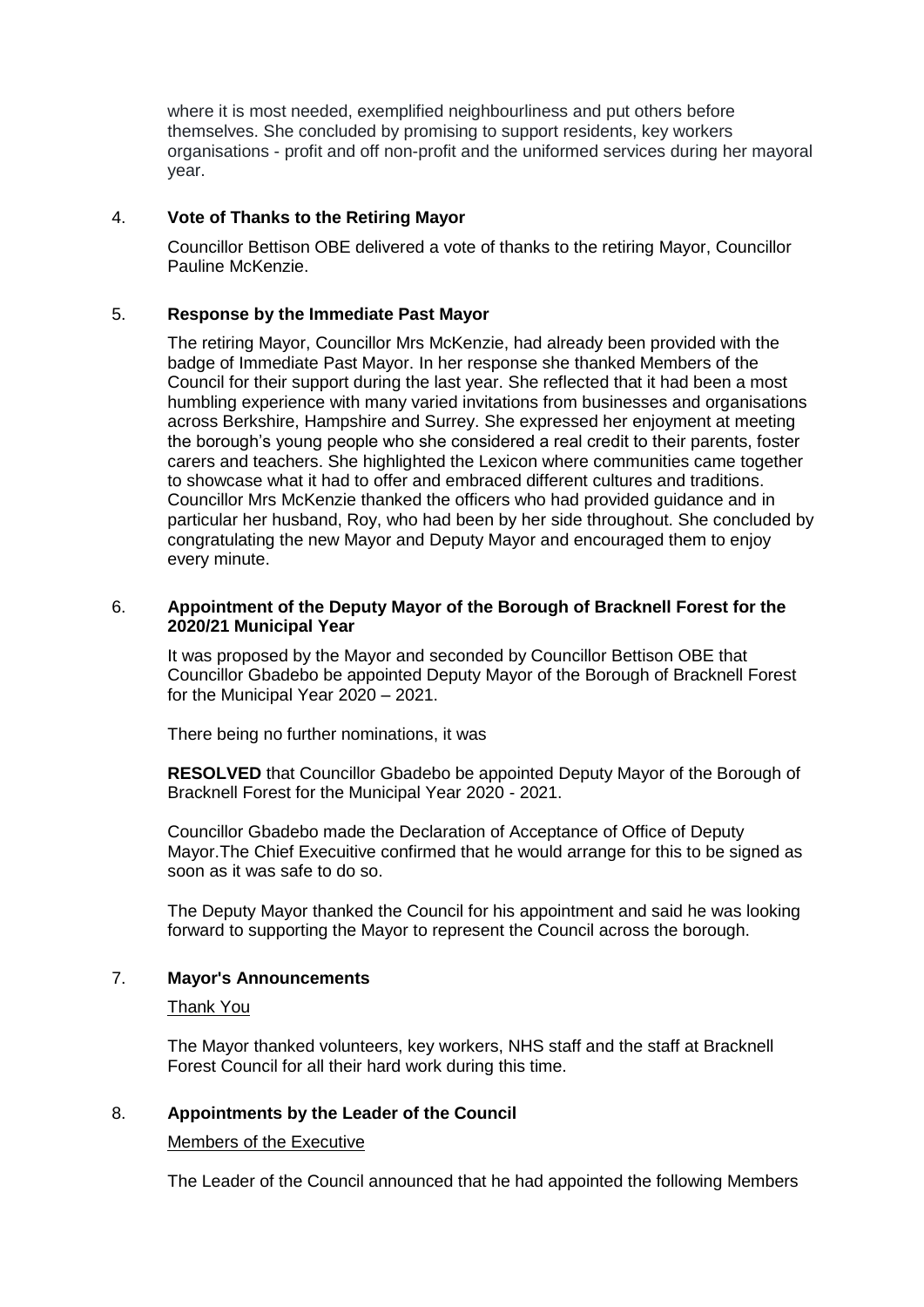to the Executive for the 2019 - 2020 Municipal Year:

| <b>Councillor Dr Barnard</b>    | Executive Member for Children, Young People and<br>Learning                   |
|---------------------------------|-------------------------------------------------------------------------------|
|                                 | (Vice-Chairman Elect of the Executive)                                        |
| <b>Councillor Bettison OBE</b>  | <b>Executive Member for Council Strategy and</b><br><b>Community Cohesion</b> |
|                                 | (Leader of the Council and Chairman Elect of the<br>Executive)                |
| <b>Councillor D Birch</b>       | Executive Member for Adult Services, Health and<br>Housing                    |
|                                 | (Deputy Leader of the Council)                                                |
| <b>Councillor Brunel-Walker</b> | Executive Member for Economic Development and<br>Regeneration                 |
| <b>Councillor Mrs Hayes MBE</b> | <b>Executive Member for the Environment</b>                                   |
| <b>Councillor Harrison</b>      | Executive Member for Culture, Delivery and Public<br>Protection               |
| <b>Councillor Heydon</b>        | Executive Member for Transformation and Finance                               |
| <b>Councillor Turrell</b>       | Executive Member for Planning and Transport                                   |

#### Delegation of Executive Functions

The Leader of the Council announced that the responsibility for the discharge of Executive functions was as set out in Part 2, Section 5 of the Council's Constitution.

#### Appointments to Executive Committees, Sub Groups and Advisory Panels

The Leader of the Council announced that he had made appointments to Committees of the Executive and its Advisory Panels (Annex A to these minutes).

#### Appointment of Members to External Organisations

The Leader of the Council announced that he had made appointments to external organisations, whose functions solely related to the Executive (Annex B to these minutes).

## 9. **Remote Meetings Protocol and Procedure Rules**

The Council considered the report which sought approval to the Remote Meetings Protocol and Procedure Rules which made amendments to the Council Constitution, in particular to the Council and Committee Rules and Access to Information provisions.

On the proposition of Councillor Bettison OBE, Leader of the Council, seconded by Councillor Birch